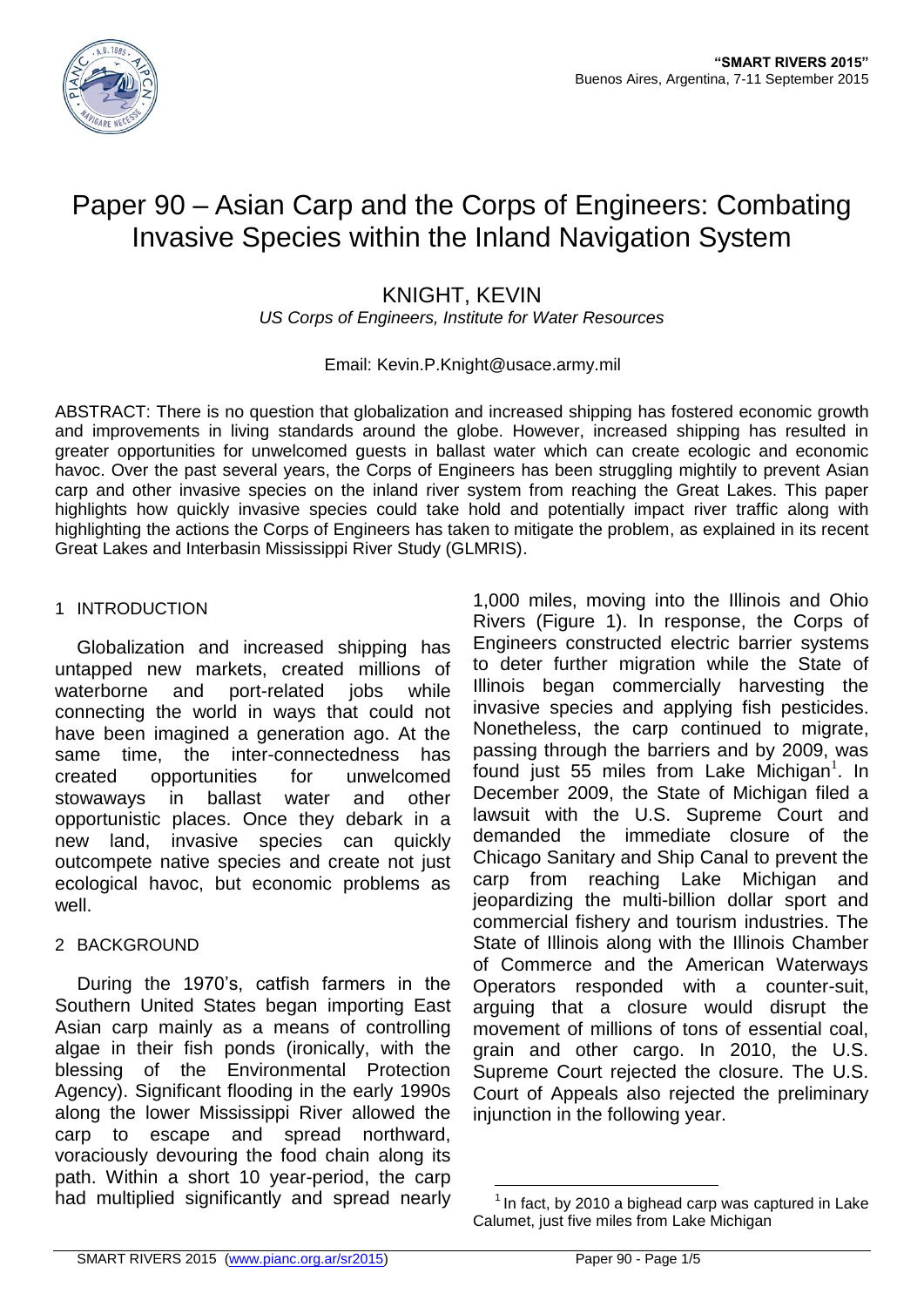

While Asian carp has been the most publicized, it is not the only invasive species posing a problem to the Great Lakes and Mississippi River Basins. Other recent invasive species include zebra mussels, quagga mussels, Eurasian ruffle and a host of viruses and nonnative plants, many of which will not be stopped by the present control measures. It is believed that additional non-native species will be invading in the decades to come, creating legal and potential logistical challenges to the inland river system.



Figure 1: Asian Carp on the Illinois River

#### 2.1 *The Chicago Area Waterway System*

The CAWS is an approximately 130-mile network of canals, locks and channelized rivers that was built in the 1890's and is located in northeastern Illinois and northwestern Indiana (Figure 2). There are five major gateways between the CAWS and Lake Michigan. The Chicago Sanitary and Ship Canal connects the system to the Illinois River and the Mississippi River watershed. The system is used for a variety of purposes including commercial and recreational navigation, sewage treatment, water supply, and flood control.



Figure 2: Chicago Area Waterway System

Historically, an average of 23.8 million tons of cargo has moved on the CAWS over the past 15 years with a peak of 28.8 million tons in 2006 and a low of 19.7 million tons in 2010. And while shallow traffic has been declining since 1994, deep draft traffic has increased over that same time period. Coal and coke, petroleum, grains, aggregates, chemicals, ores, iron and steel comprise the largest share of commodities moving on the CAWS. Other users of the CAWS include passenger boats and ferries, non federal government vessels, commercial fishing vessels, federal government vessels, and recreation vessels.

#### 3 GREAT LAKES AND MISSISSIPPI RIVER INTERBASIN STUDY (GLMRIS)

Following a series of reports highlighting the risks and harmful effects of invasive aquatic species, the U.S. Congress in 2007 authorized the Great Lakes and Mississippi River Interbasin Study (GLMRIS) with the goal of providing options that prevent the transfer of invasive aquatic species between the Great Lakes and Mississippi River basins. The Corps of Engineers, with collaboration with other federal agencies, Native American tribes, state and local governments and non-governmental organizations, completed the study in 2014.

With a study area encompassing nearly 1,500 square miles (Figure 3), the inter-agency team first catalogued 254 "aquatic nuisance species" (ANS) to be present in either or both basins. Through extensive literature reviews and stakeholder meetings, the Corps then honed in on the five aquatic waterways specific to the CAWS and identified 13 of the most critical species that would cause medium to high risk of adverse impacts. These species include a virus, algae, plants, mollusks, crustaceans, and fish and were classified by timing of potential impact and extent of effects by their transfer and establishment in the opposite basin (Figure 4). Identifying species and the risk assessment were instrumental to the formulation of project alternatives.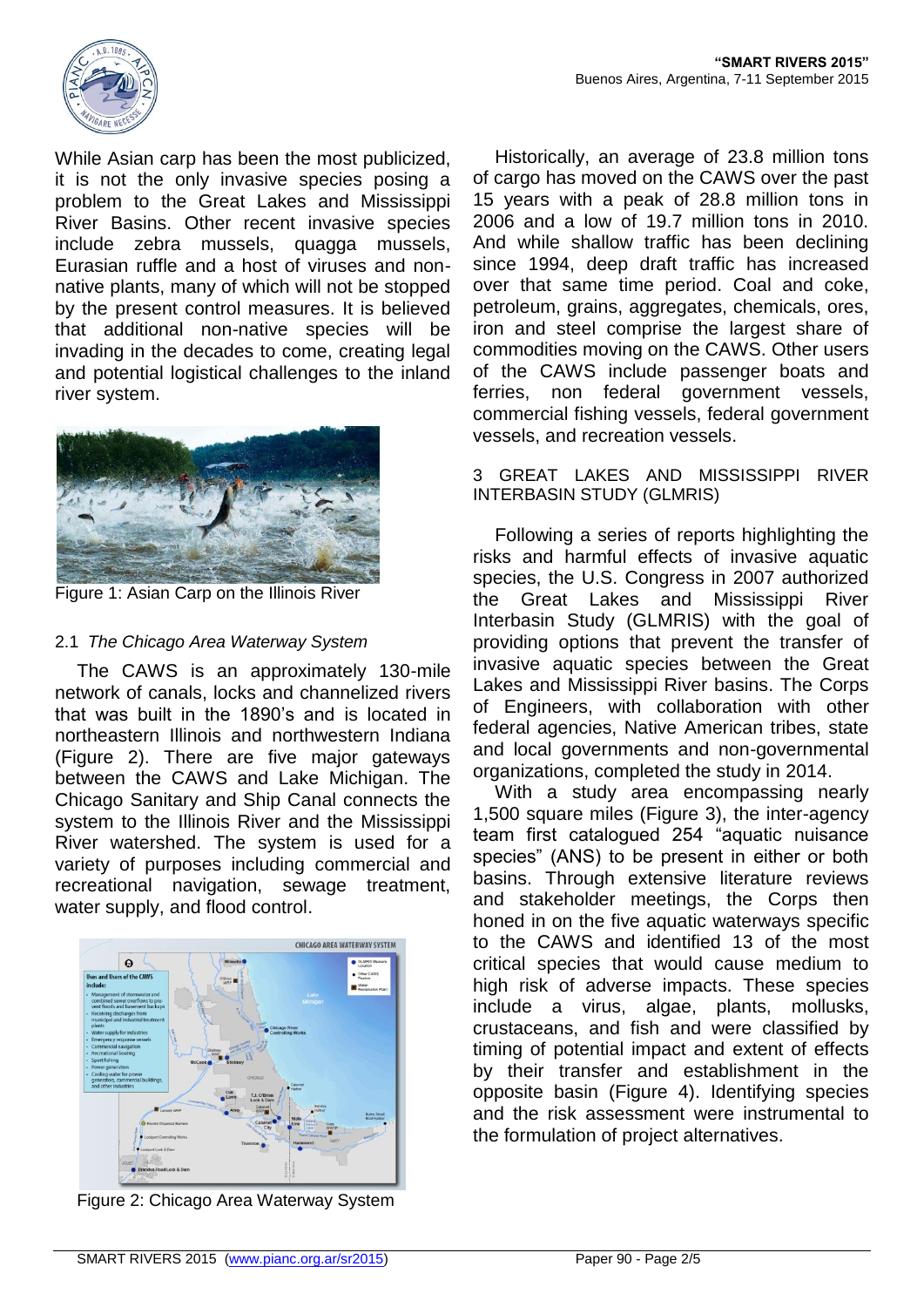





Figure 3: GLMRIS Study Area Map

| Taxonomic<br>Category | Common Name                                  | Scientific Name                               | Basin<br>Currently<br>Inhabited <sup>8</sup> | Risk<br>Level | <b>Time Period</b><br>to Attain<br>Risk Level <sup>b</sup> |
|-----------------------|----------------------------------------------|-----------------------------------------------|----------------------------------------------|---------------|------------------------------------------------------------|
| <b>Virus</b>          | VHSv (viral hemorrhagic<br>septicemia virus) | Novirhabdovirus sp.<br>(Family Rhabdoviridae) | GL.                                          | Medium        | $T_{10}$                                                   |
| Algae                 | Grass kelp                                   | Enteromorpha flexuosa                         | GT.                                          | Medium        | $T_{10}$                                                   |
|                       | Red algae                                    | Bangia atropurpurea                           | GL                                           | Medium        | $\rm T_{o}$                                                |
|                       | Diatom                                       | Stephanodiscus binderanus                     | GL                                           | Medium        | T.                                                         |
| <b>Plants</b>         | Reed sweetgrass                              | Glyceria maxima                               | GL                                           | Medium        | $T_{so}$                                                   |
| Crustaceans           | Fishhook waterflea                           | Cercopagis pengoi                             | GL.                                          | High          | $\rm T_{25}$                                               |
|                       | Bloody red shrimp                            | Hemimysis anomala                             | GL.                                          | High          | $\rm T_{o}$                                                |
|                       | Send                                         | Apocorophium lacustre                         | <b>MR</b>                                    | Medium        | T.                                                         |
| Fish                  | Bighead carp                                 | Hypophthalmichthys nobilis                    | MR                                           | Medium        | $T_{25}$                                                   |
|                       | Silver carp                                  | Hypophthalmichthys molitrix                   | MR                                           | Medium        | $T_{25}$                                                   |
|                       | Threespine stickleback                       | Gasterosteus aculeatus                        | GL.                                          | Medium        | T.                                                         |
|                       | $Ru$ ffe                                     | Gymnocephalus cernuus                         | GL                                           | Medium        | $T_{\infty}$                                               |
|                       | Tubenose goby                                | Proterorhinus semilunaris                     | GL                                           | Medium        | т.,                                                        |

Figure 4: ANS Posing Medium or High Risks of Adverse Impacts Following Interbasin Transfer through the Chicago Area Waterways System

#### 3.1 *Formulation of Alternatives*

The GLMRIS team formulated eight alternative plans including a No New Federal Action Alternative which simply sustains the present actions in place; e.g., commercial fish harvesting Asian carp, electro-fishing and other monitoring and control methods. This alternative served as the "Without Project Condition" baseline. The team also formulated a more comprehensive non-structural alternative (Alternative 2) involving removal (e.g., netting), chemical control (e.g., herbicides), restricted boat access and new boat cleaning stations, as well as expanded education and awareness programs. Through a collaborative planning charette process, some control measures such as applying lethal temperatures were removed from consideration.

Alternatives 3 through 8 employ various levels of structural control methods such as newly-designed GLMRIS Locks, electric barriers, ANS treatment plants, screened sluice gates, and physical barriers. The new GLMRIS locks will be comprised of gate systems that allow vessel traffic but contain a series of structures and special equipment to control the transfer of ANS. As shown in Figure 6, after a vessel enters and the lock is closed, ANStreated water will then be pumped into the lock, replacing the water that spilled in with the vessel.



Figure 6: Vessel Passing through GMRIS Lock

To provide even more protection from ANS, the GLMRIS Locks will be designed with electrodes at the bottom of the approach channels and powered by a control house, creating an electric field in the waterway. Fish will then be repelled or stunned by the electricity, which restricts their movement into the GLMRIS Lock (Figure 7).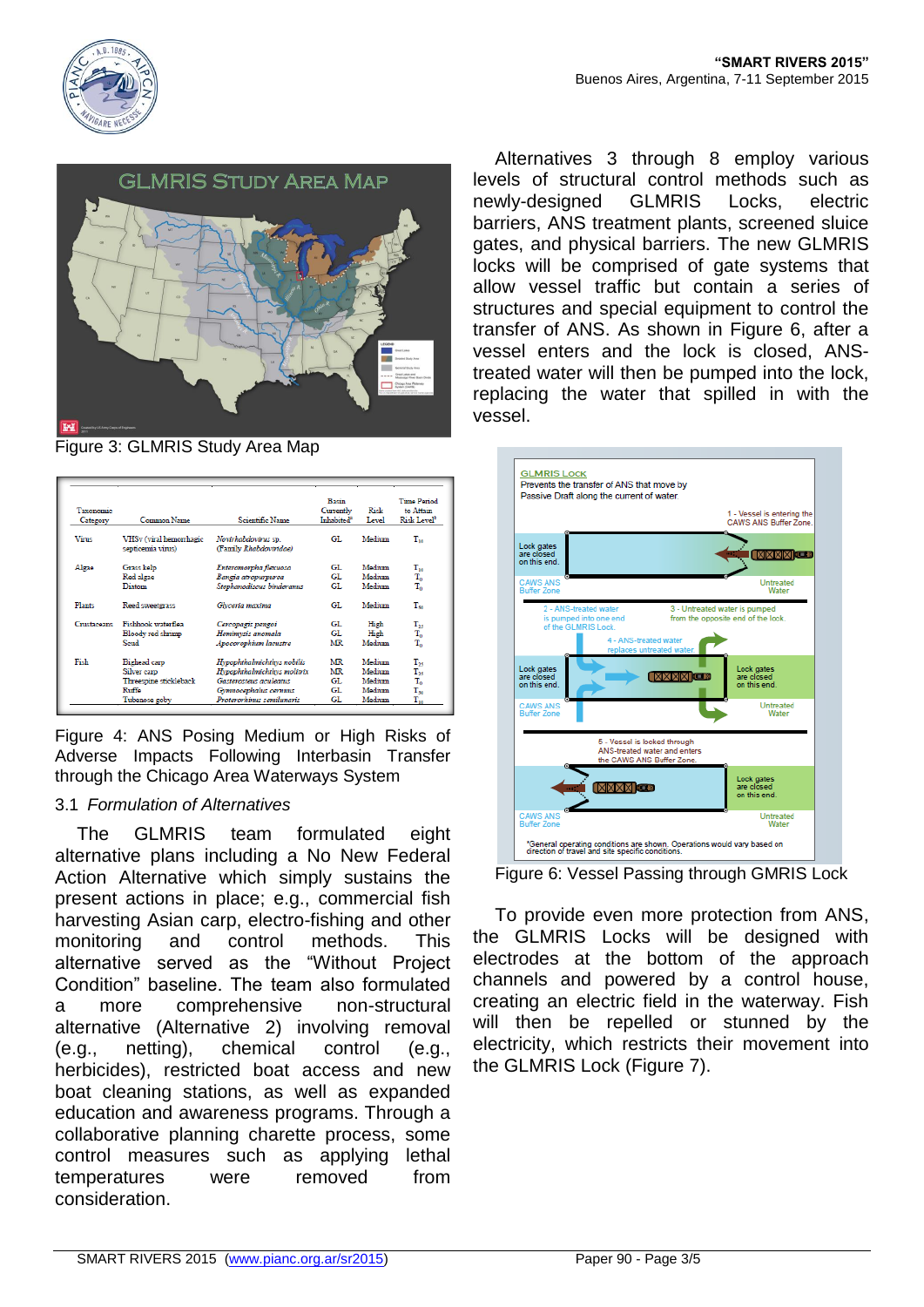



Figure 7: GLMRIS Electric Barrier Layout

Other components include an ANS treatment plant designed to remove ANS from water within the GLMRIS Lock. The process of treating the water includes screening, filtration, and exposure to ultraviolet light (UV) (Figure 8).



Figure 8: Treatment Plant Process

Screened sluice gates will allow water to pass during significant flood conditions, but restricting fish passage through the structure at the same time (Figure 9).



Figure 9: Screened Sluice Gates

The GLMRIS team also proposed several larger structural control measures used to separate one water body from another. Buffer zones will help separate the waterways between upstream and downstream control technologies. Hydrologic separation involves placing physical barriers in waterways to block aquatic connections between basins. Specifically, barriers will be built with concrete and sheet piles but could also be used for park space or pedestrian bridges. Many of the alternatives are hybrids which contain a combination of these separation measures (Figure 10). Additionally, the GLMRIS alternatives involved various levels of mitigation such as water quality improvements to building conveyance tunnels to increased storage for excess storm water and waste water rain events to sediment cleanup.

# **STRATEGIES USED IN EACH GLMRIS ALTERNATIVE**

| <b>Alternative</b><br>Plan                           | <b>No New</b><br><b>Actions</b> | Non-<br>structural<br><b>Controls</b> | <b>Structural</b><br>Control<br><b>Technologies</b> | <b>Buffer</b><br>Zone | <b>Hydrologic</b><br><b>Separation</b> |  |  |  |  |
|------------------------------------------------------|---------------------------------|---------------------------------------|-----------------------------------------------------|-----------------------|----------------------------------------|--|--|--|--|
|                                                      | X*                              |                                       |                                                     |                       |                                        |  |  |  |  |
| $\overline{2}$                                       |                                 | X                                     |                                                     |                       |                                        |  |  |  |  |
| 3                                                    |                                 | X                                     | X                                                   |                       |                                        |  |  |  |  |
| 4                                                    |                                 | X                                     | X                                                   | X                     |                                        |  |  |  |  |
| 5                                                    |                                 | X                                     | X                                                   |                       | X                                      |  |  |  |  |
| 6                                                    |                                 | X                                     | X                                                   |                       | X                                      |  |  |  |  |
| 7                                                    |                                 | X                                     | X                                                   | X                     | X                                      |  |  |  |  |
| 8                                                    |                                 | X                                     | X                                                   | X                     | X                                      |  |  |  |  |
| "Current and previously planned activities sustained |                                 |                                       |                                                     |                       |                                        |  |  |  |  |

Fıgure 10: Combinations of Measures used in each GLMRIS Alternative